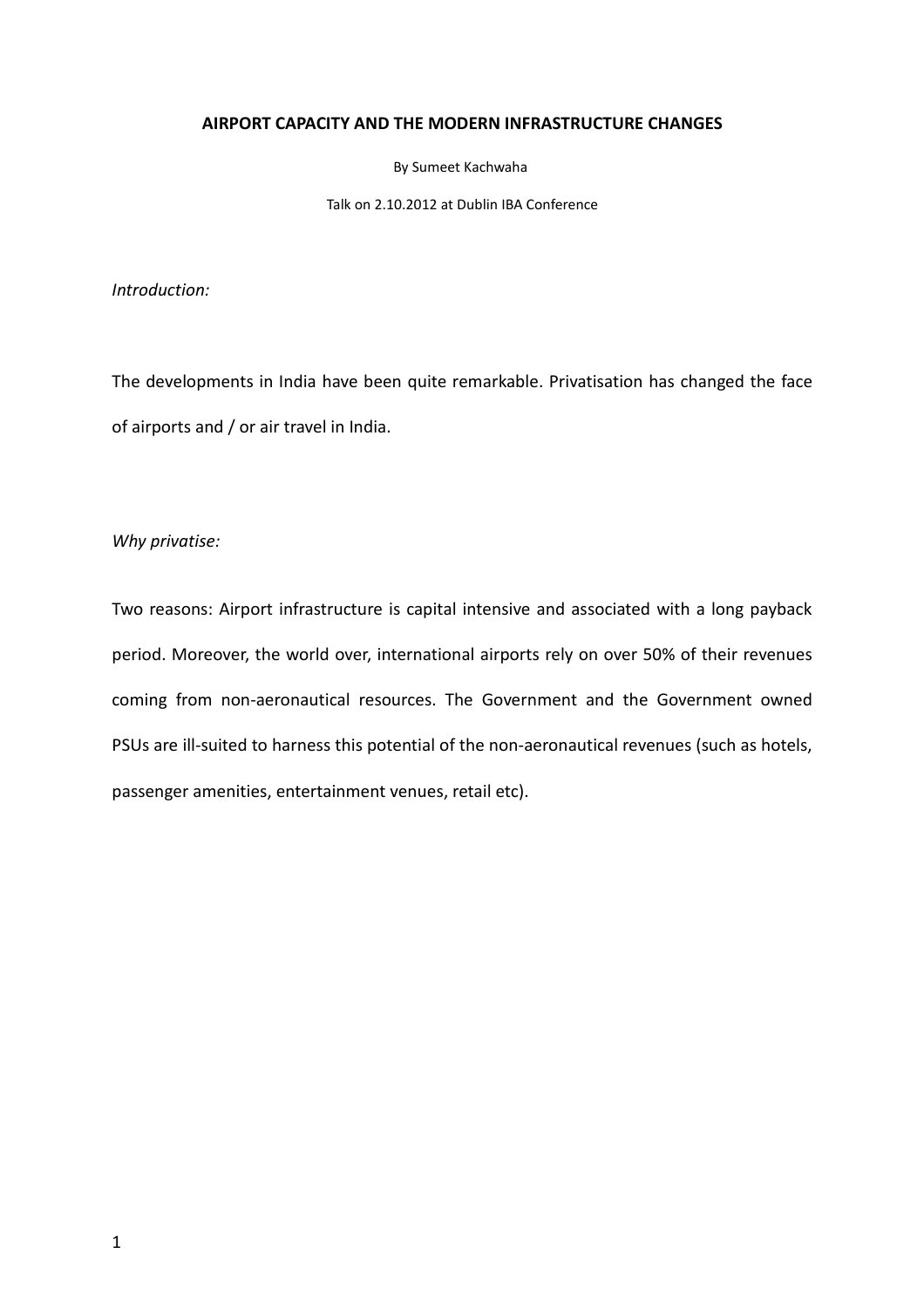All this led the Indian Government to embark upon privatisation and surely it is a move which could not have brooked any further delay. Before privatisation the Indian airports were bursting at their seams. For instance, the old airport at Delhi had a capacity to handle 12 million passengers per annum but it was handling over 20 million passengers per annum.

### Some statistics:

In the last 10 years the airport traffic in India has increased by more than 4 times and in the next 8 years (by 2020) it is projected to increase by about another 3 times. Currently India is the  $9<sup>th</sup>$  largest civil aviation market in the world and the projections are that in the next 15 years it will become the 3<sup>rd</sup> largest i.e. after USA and China. Therefore, it is witnessing explosive growth and there is no way the airport infrastructure would have met the expectations of the nation without privatisation.

# The Story so far:

The privatisation story started in July 2004 when the concession agreement for the Bangalore airport was signed. Six months later, an identical agreement was signed for the Hyderabad airport. Both these were in the greenfield sector. Then came the two major airports in the brownfield sector i.e. New Delhi and Mumbai. These were awarded to the concessionaire in the year 2006 on an "as is where is basis".

Airport privatisation started with a bang. Just these four airports between them account for over 60% of the market and therefore it made its presence felt so quickly. It was working!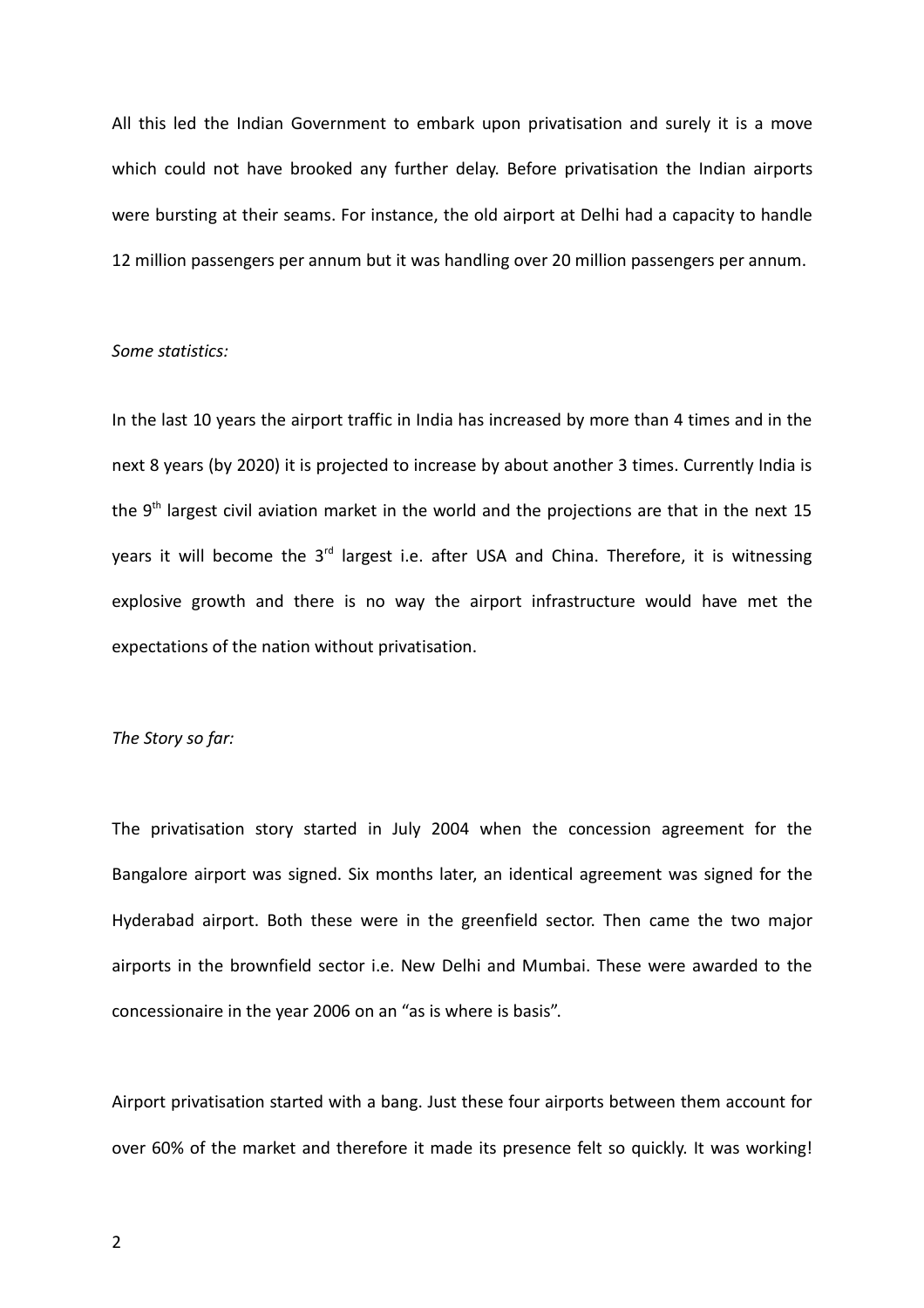The Delhi airport was completed on time; it has been adjudged the second best airport in the world by the Airports Council International in the category of 25-40 million passengers and in just about 5 years it has given a return of well over half a billion US\$ to the Government in revenue sharing (and this when the non - aeronautical side has not yet taken off). With this sort of a resounding success the pace of privatisation should have, if anything picked - on the contrary it stalled and after these 4 airports no airport was privatised till very recently. The chief reasons for this stalling were, first an absence of a detailed policy document. The greenfield / brownfield concession agreements signed by the Government in 2004 and 2006 seamed to suffer from anomalies and inconsistencies. There was a marked difference in the structuring and approach of the various airports. This difference was in terms of project monitoring, monitoring of the standards, imposition of liquidated damages etc. Just to give a flavour: in the greenfield airports of Bangalore & Hyderabad a delay as large as six months in project commissioning could be condoned on the ground that the Government had failed to perform its obligations. Thereafter the concessionaire got another six months in which period liquidated damages (LD) were a mere US\$ 2500 per day i.e. in six months it would amount to US\$ 4,50,000 - less than half million dollars in LD. As against that in the brownfield sector for the Delhi and Mumbai airports, even if there is a delay in submission of the Master Plan the LD would be US\$ 65,000 per day - mounting to US\$ 11.7 million within six months, after which the concession agreement could be cancelled. Indeed the brownfield operators ran the risk of LD (ultimately leading to termination of the contract) on at least 20 different counts most of which were not there in the greenfield airports. Hence there was a need to work out a consistent transparent mechanism and policy. The Government did this to a large extent in the year 2008 by announcing a Model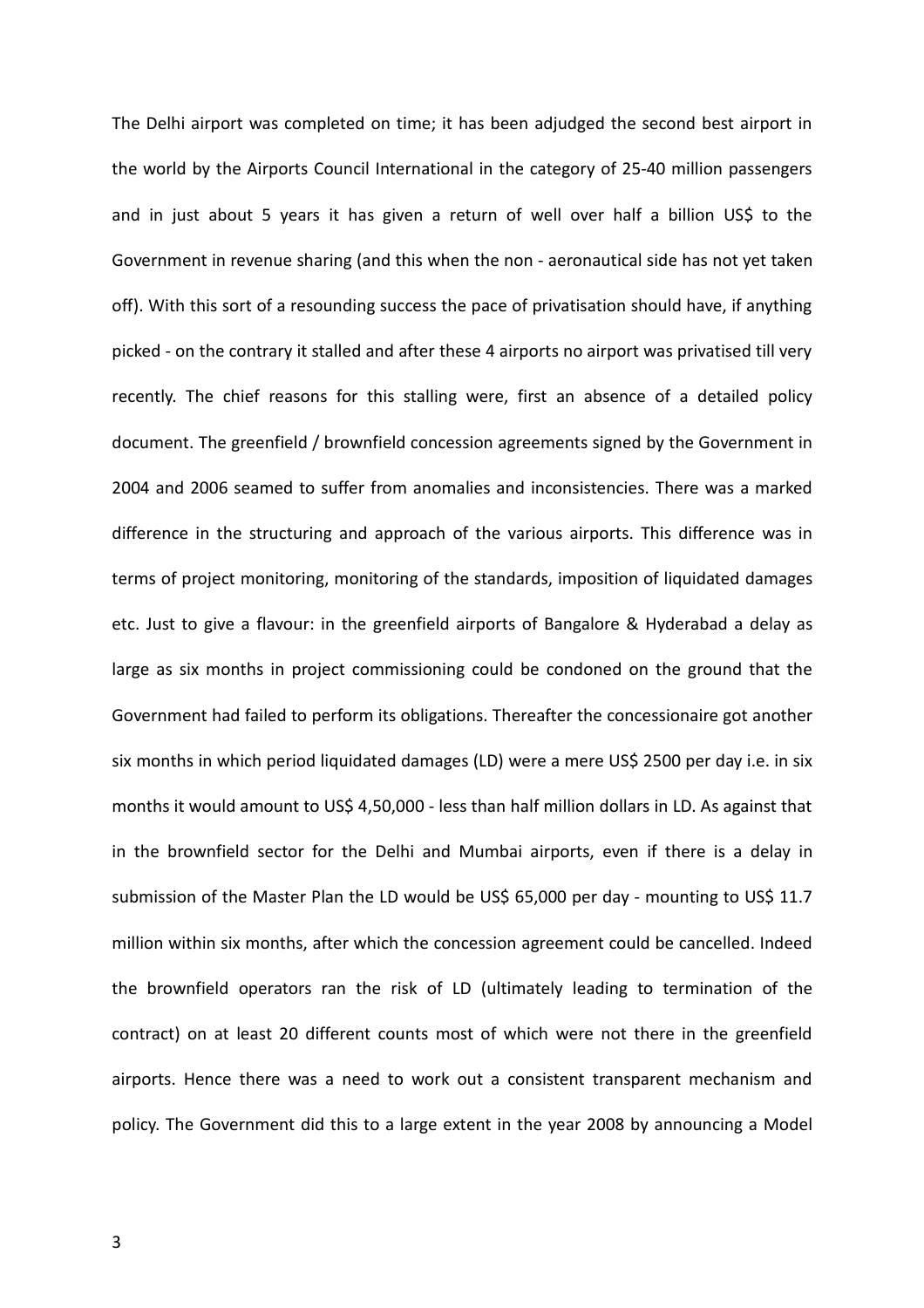Concession Agreement for both the greenfield and brownfield sectors (its a unified policy on the subject).

The second reason for stalling was the absence of a Regulator. The four major airports privatised between 2004 and 2006 stipulated in the concession agreements that an independent Regulatory Authority would be set up in due course to approve charges, impose penalty, settle disputes between the Government and the concessionaire and balance the interest of the users (i.e. public) and the concessionaire. But for a long time this concept remained on paper. The Regulator was not constituted and the tasks envisaged for that body were being performed by the Ministry of Civil Aviation. This was of course only an ad hoc arrangement – neither independent nor transparent. An independent Regulator is essential to address the complexities in a long term PPP project such as airports and in its absence, it became difficult to attract investment, specially as the market was shifting to the smaller airports. Hence there was temporary stalling of India's privatisation efforts in these last few years. By February 2010 the Regulator and a judicial appellate authority to hear appeals therefrom were put in place by an Act of Parliament. Thereafter the momentum of privatisation seems to be picking up again.

Government has recently announced 14 new airports in the greenfield sector. A high powered Government Financial Task Force has concluded and recommended that the development and operations of virtually every significant in the country should be through PPP, whether they are in the greenfield or in the brownfield sector. The Government has realised that privatisation makes sense for a large number of reasons. They not only bring overall better airports but also help, generate larger revenues without imposition of high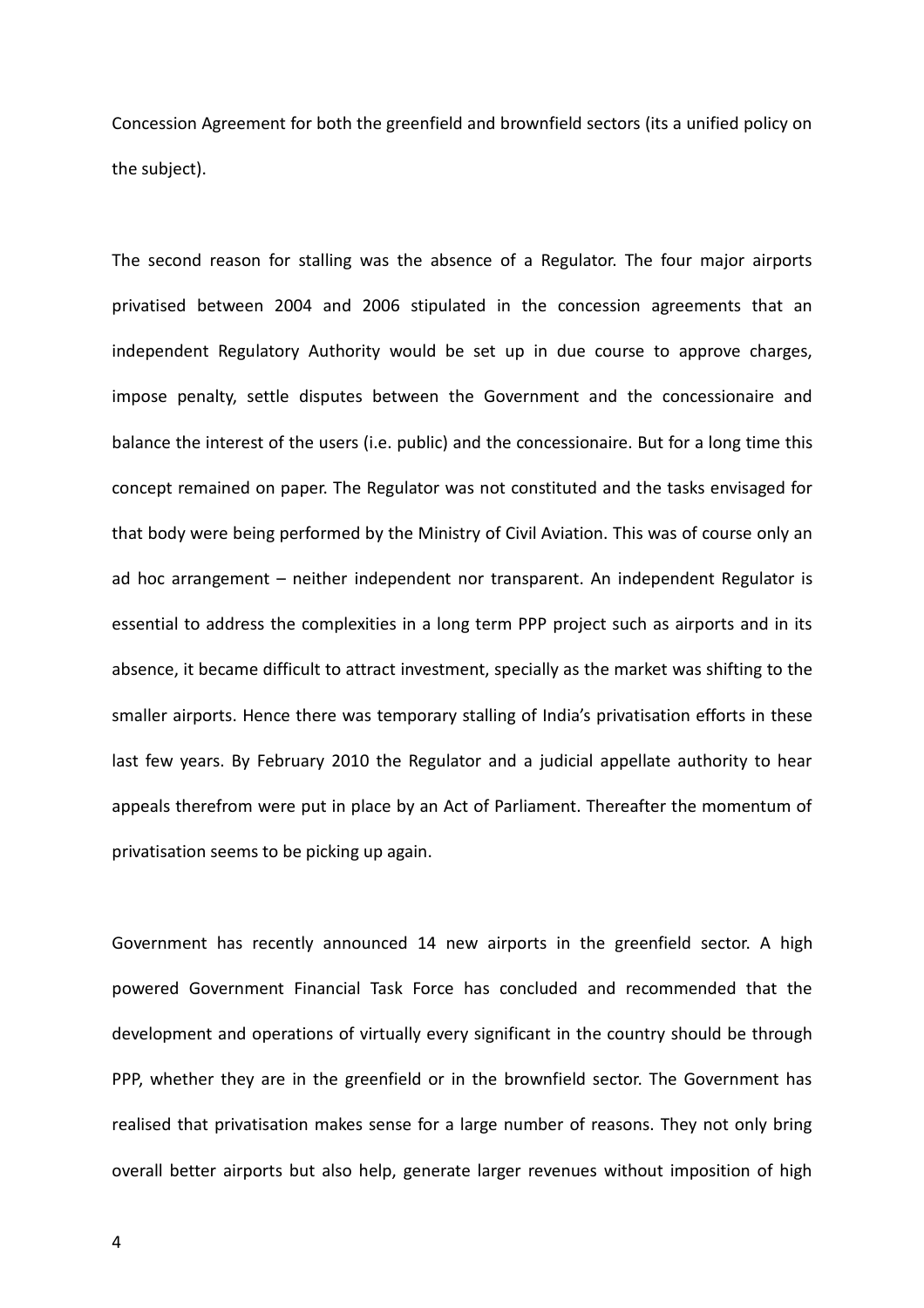user fees on passengers. Two major airports in India (Kolkata and Chennai) were not privatised. These are now loss making, despite a 6-7 times increase in the user charges and have now been recommended to be privatised.

Framework for privatisation:

I may now briefly discuss the salient features of the privatisation framework i.e. the Model Concession Agreement.

- (i) Philosophy / approach: The privatisation will be on DBFOT basis (Design, Build, Finance, Operate and Transfer). Only the core requirements will be spelt out by the State agencies leaving enough room for the concessionaire to innovate and add value. There will be no day to day interaction between the Government and the concessionaire. The Government will focus on the "What" rather than the "How". The concession agreement will identify the key performance indicators and indicate the penalties for failure to achieve the prescribed level of performance.
- (ii) Section of concessionaire: a Selection of the concessionaire will be through an open competitive bidding process. The parameters will be described in the tender document with the concession period; user fees; technical parameters etc. all spelt out.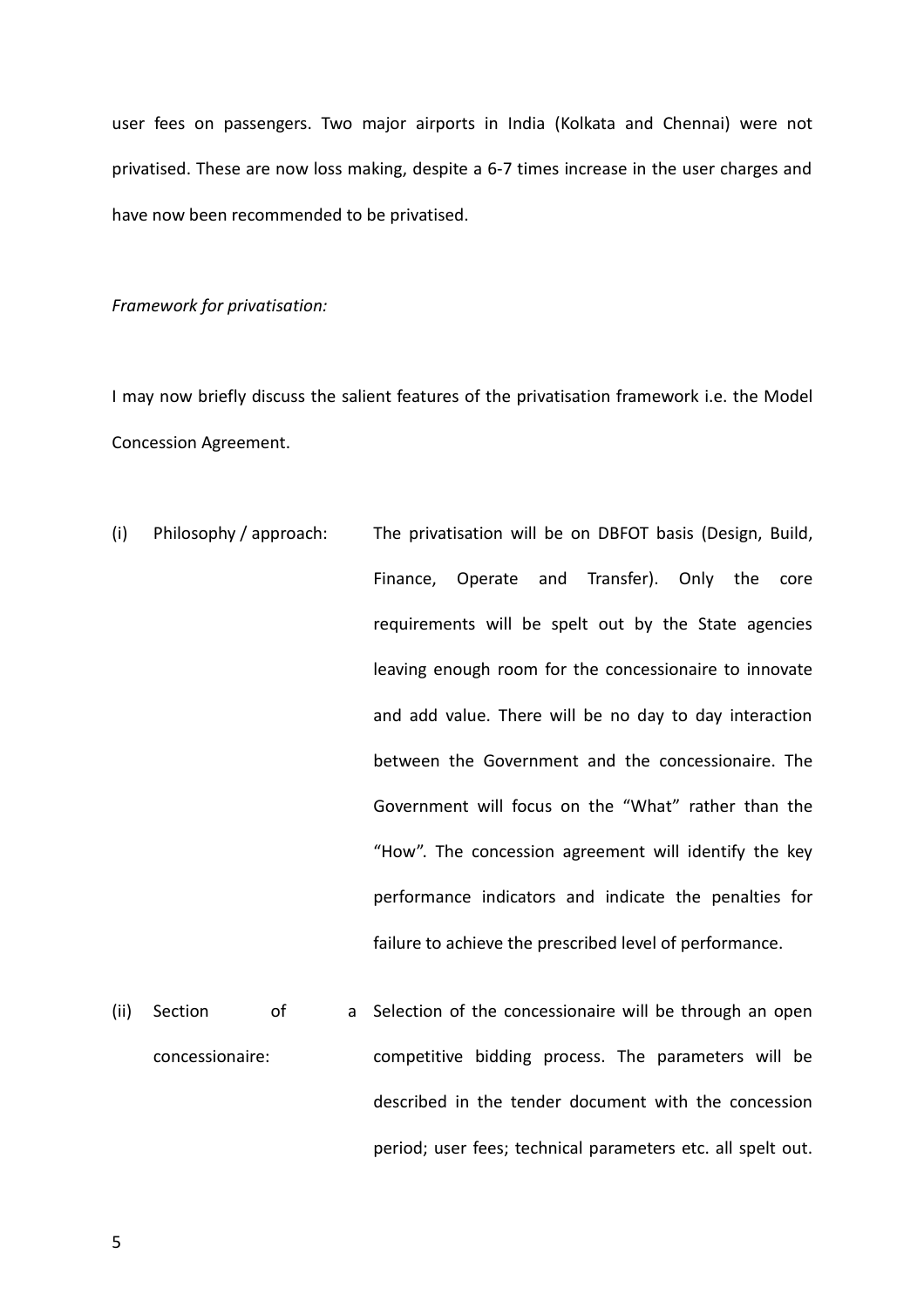The financial bid will indicate the percentage of concession fee the concessionaire is willing to share with the Government. The bidder who offers the highest percentage of fee sharing will win the contract. To give an indication the bidder for the New Delhi airport offered and won the concession with a fee sharing offer of 46% of the gross revenue and the concessionaire for Mumbai airport won the bid for a fee sharing offer of 38.7%. Conversely, as there may be non-viable / remote airports, which need to be developed, the Government policy provides for grant of a subsidy from the Government in such cases. This is of course in exceptional cases where the airports may not be otherwise viable. In such a situation the bidder seeking the least subsidy from the Government would win the concession.

This Revenue Sharing model in India is I believe somewhat a distinct feature in airport privatisation.

(iii) FDI Policy and Government holding: In theory, the Government allows up to 100% Foreign Direct Investment in the airport sector but in practice so far the governmental agencies have picked up 26% stake. It remains to be seen whether they will continue to do so for future airports also or allow 100% private equity. This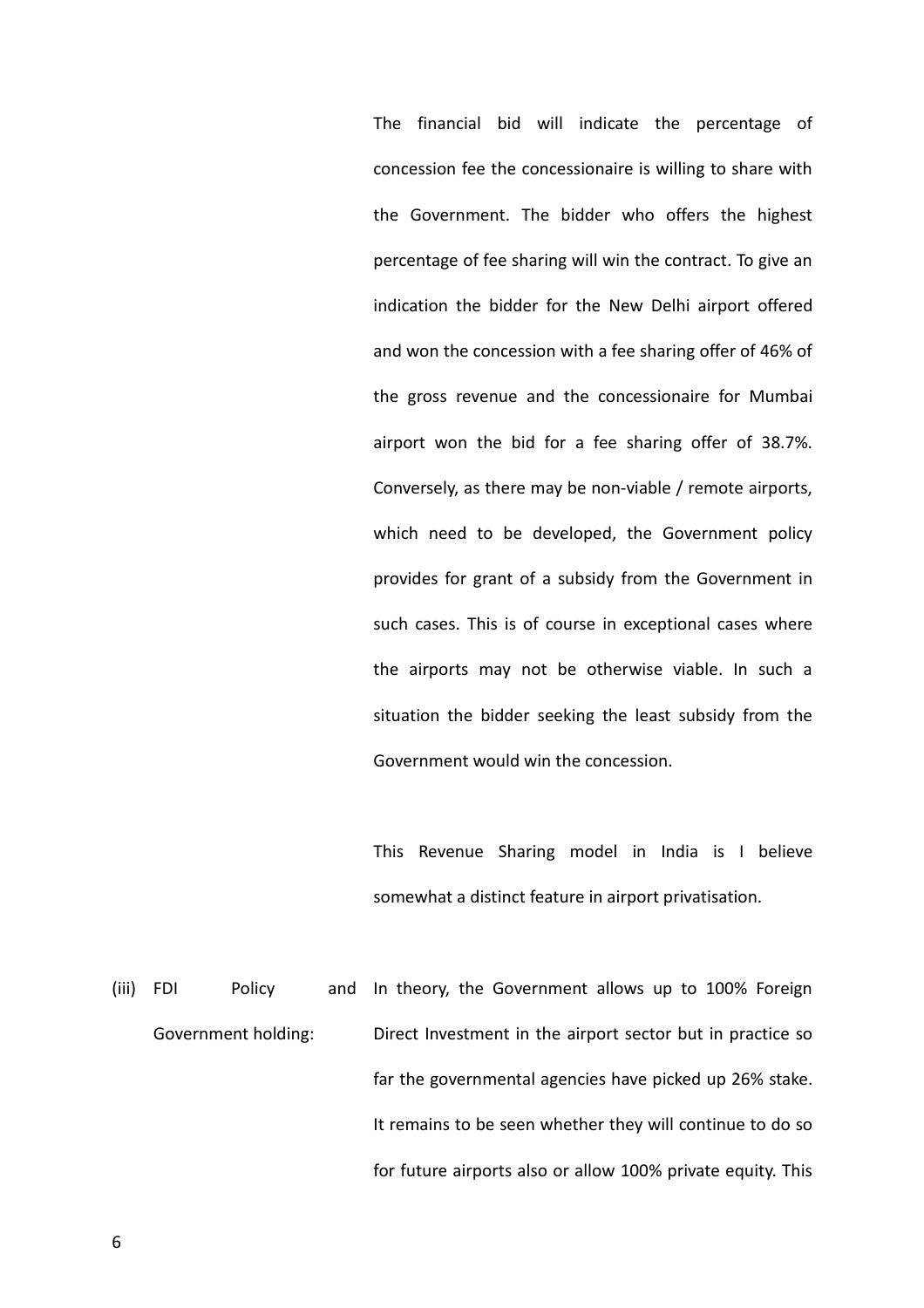crucial 26% shareholding under our Companies Act ensures the Government's ability to veto certain "fundamental resolutions", (for instance issuance of shares, change of directors, change of auditors etc). This allows some degree of control by the Government and also furnish as an additional revenue stream for the Government - one through the revenue sharing model and the other through dividend income to the extent of its equity shareholding.

- (iv) Concession period: This is of obvious and prime importance the financial viability of the project is worked out on this basis. The concession period for airports in India is unusually long. It is 50 to 60 years. This longish period in recognition of the fact that in greenfield airports, the traffic build up may be gradual and further the investments in airport infrastructure as well as the non-aeronautical side takes a long period to recover.
- (v) Financial viability: Financial viability of the project rests on the nonaeronautical services and more specifically a chunk of 5% of the total airport land leased to the concessionaire for free commercial exploitation and development. Considering the acute scarcity and high price of real estate in Indian cities, this is the commercial backbone of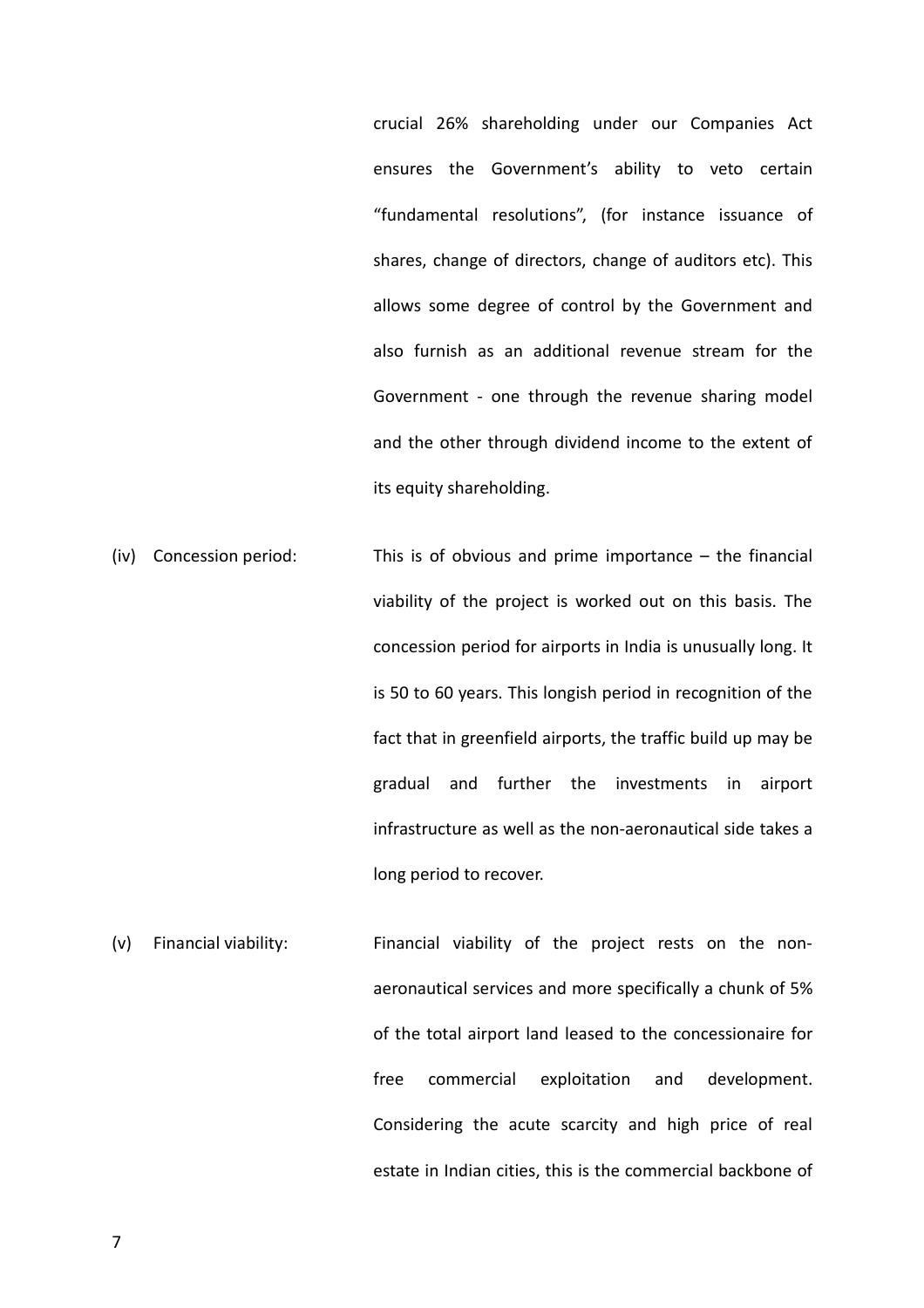the project. To give an idea, the concessionaire for Bangalore airport got about 300 acres of land and the concessionaire for New Delhi got 230 prime acres for free commercial development. As the concessionaire has only a leasehold right on the airport land, it can only grant sub-licenses for the real estate development and the land would revert to the Government at the end of the concession period. This is perhaps why the concession period for airports is as large as 60 years as against 15 to 30 years for roads, ports etc.

(vi) Risk allocation: The basic mantra and the underlying principle here is that the risk will be allocated to the party best suited to manage it. Hence all commercial and technical risks relating to the construction, operation and maintenance are allotted to the concessionaire. The commercial risks are partly cushioned. As economic growth of a country can be unpredictable (especially if you are looking at a 60 year period), the Model Concession Agreement provides for extension of the concession period in the event of a lower than expected growth in the traffic. This is subject to a 20% ceiling i.e. the concession period can be extended by up to 20% if the passenger traffic is adversely affected beyond the specified ranges and conversely it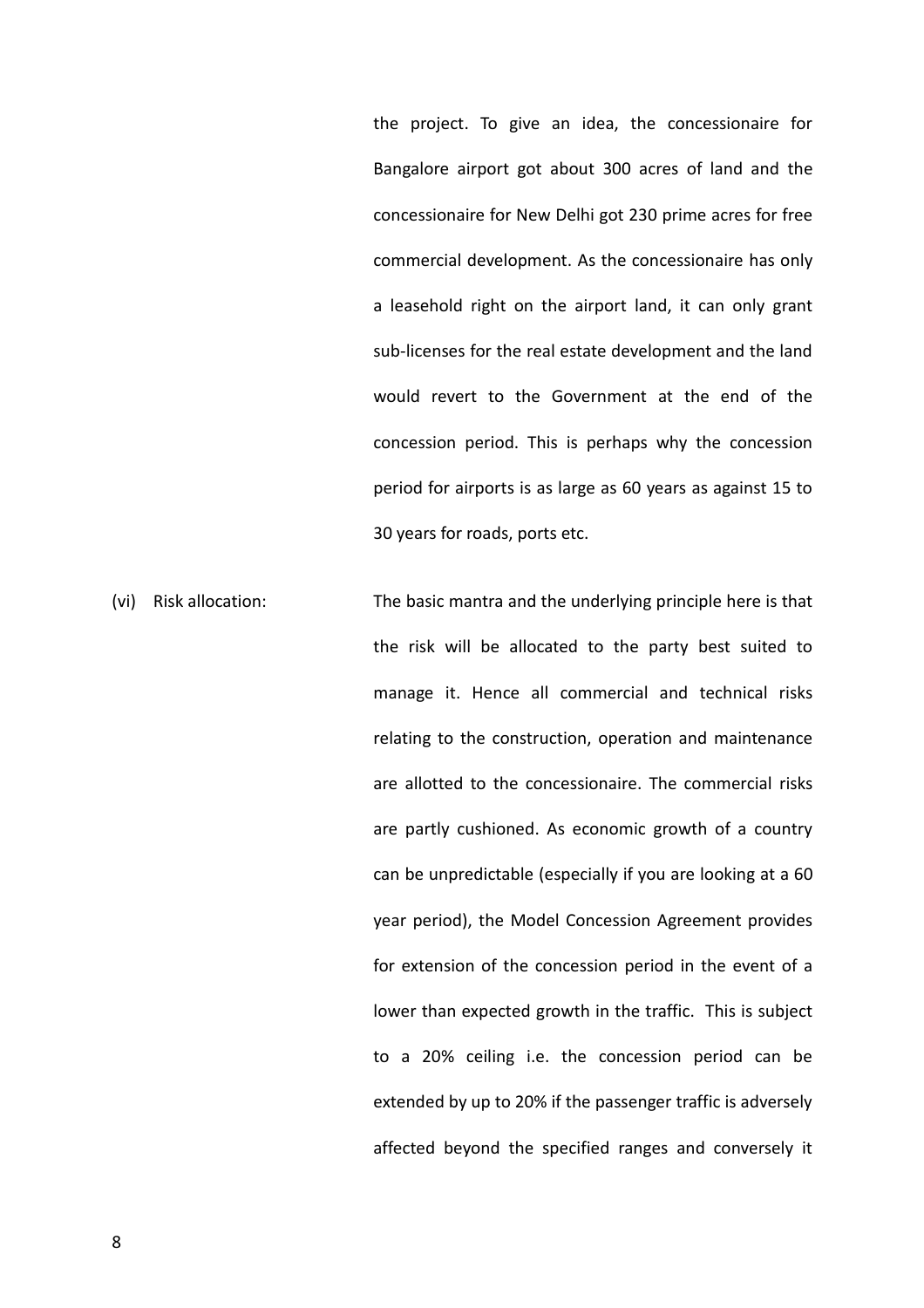can be reduced if the traffic is higher than predicted.

Political risks including "change of law" risk is assigned to the Government. The Government will compensate the concessionaire for any loss arising out of change in law if the loss exceeds the Rupee equivalent of about 2 million dollars aggregate in any given year. This will be through amendment to the concession agreement (but it is not indicated anywhere in which manner the agreement will be amended – it can perhaps only be by extension of the concession period). It is stated that if there is no amendment within 90 days, the Government of India will compensate the concessionaire in cash to the extent of the loss.

# State support and comfort:

One noteworthy feature of risk allocation is that the Government undertakes to support the project. For instance, a concession agreement states, "GOI acknowledges and supports the implementation of project". It further states that the Government of India will not take any steps or action in contradiction with the concession agreement which results in or would result in its shareholders or the lenders being deprived or substantially deprived of their investment or economic interest in the project. Further all statutory and non-statutory bodies under the control of the Central Government will act in compliance with the concession agreement as if they are a party thereto and the Government of India shall ensure that all statutory compliances as may be required are granted promptly. The State Governments will similarly enter into State Support Agreements.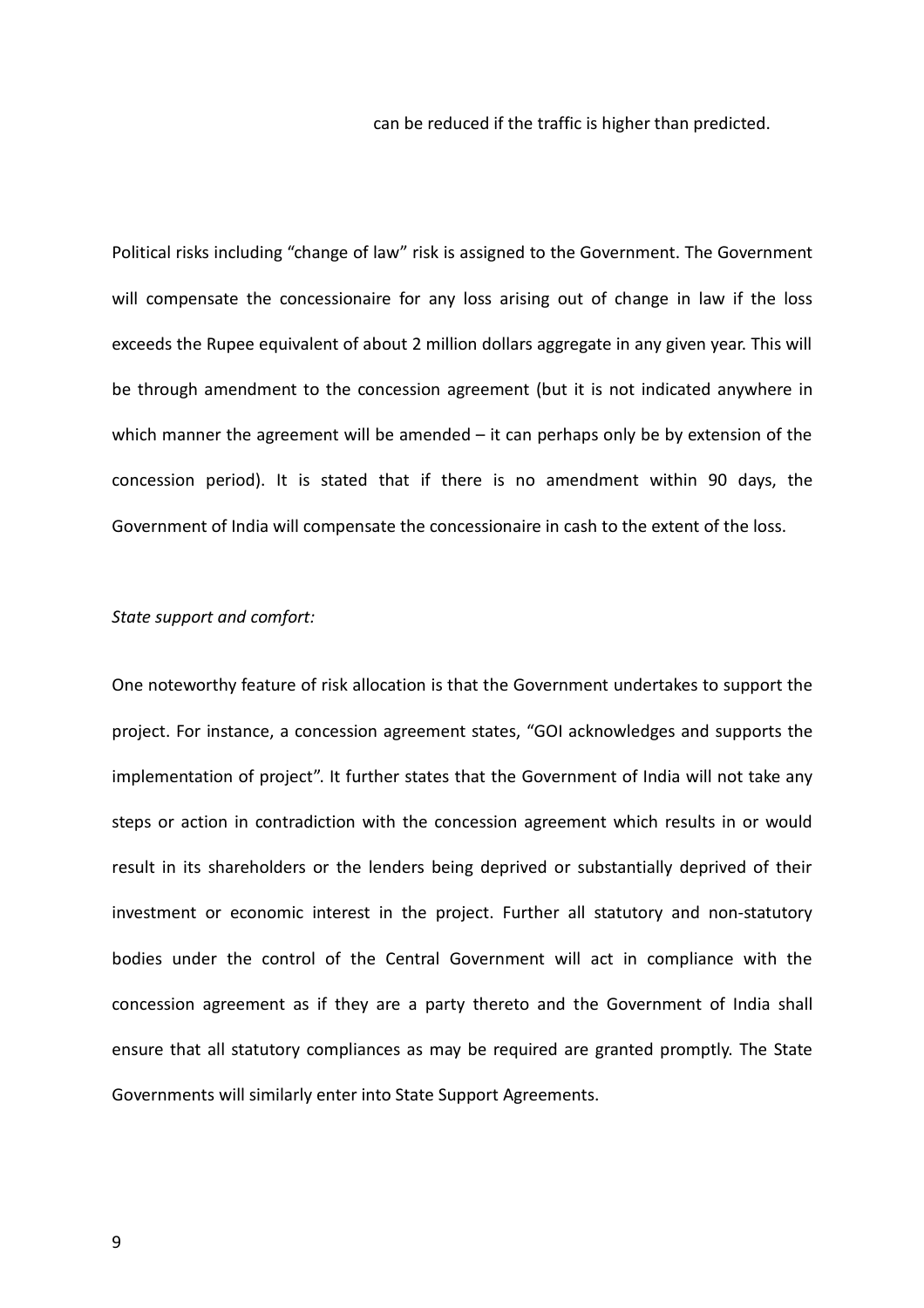This is a unique feature in airport privatization in India. The Port sector or Road sector do not have similar commitments from the Government.

This in brief is a snapshot of the framework for privatisation.

#### Regulatory mechanism:

I may now briefly describe the regulatory mechanism put in place. As well recognised, an independent regulator plays a key role in encouraging private investment in long term infrastructure projects and is crucial to make the project bankable. The Government took a while in putting together the regulatory mechanism in relation to airports chiefly because the exercise was preceded by an in depth study on the philosophy and approach on the regulation of infrastructure. Parliament passed the necessary statute in this regard in December 2008. The Act came into force in September 2009 and by the time the appointments were made it was February 2010. The statute constitutes the Regulator and an Appellate Tribunal to hear appeals therefrom. The Regulator will be for all major airports (Government as well as private). A "major airport" is defined as one having an annual traffic of 1.5 million passengers or more per annum and notified by the Government as such. Currently there are thirteen major airports in the country (and they all now fall within the purview of the Regulator).

The Regulator has basically two functions: (i) to regulate tariff and other charges for aeronautical services and (ii) to monitor performance standards for airports. The Act mandates the Regulator to ensure transparency in discharge of its functions. This is to be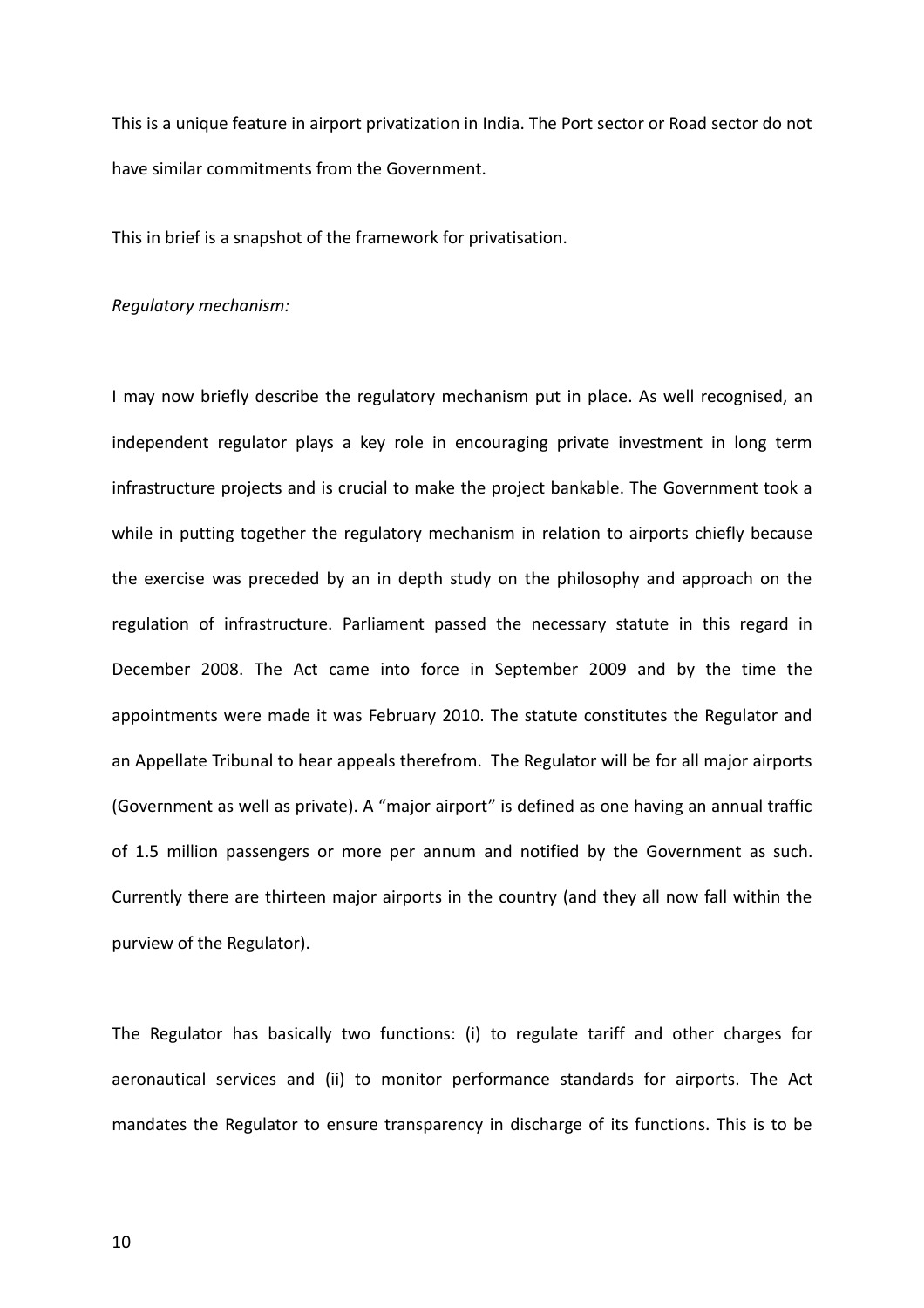achieved essentially through consultations with all stakeholders. Full reports and regulations are required to be periodically tabled before Parliament.

The judicial forum would have jurisdiction not only in relation to appeals from the decision of the Regulator but also to decide disputes between two or more service providers or between a service provider and a consumer group. The judicial tribunal is to be headed by a former Supreme Court Judge or a former Chief Justice of a High Court.

### Road ahead:

Despite a well thought out and sincere commitment on the part of Government of India to put in place an efficient mechanism for privatisation, it would seem that the road ahead is not without bumps. It would seem that the various constitutional authorities have not yet fully ironed out their differences in approach and these surface every now and then. A recent report of the Comptroller & Auditor General (CAG) of India is an illustrative. The CAG is a Constitutional body and its reports are required to be tabled before Parliament and obviously any adverse report is used to beat down the Government and accuse it of wrong doing etc. Recently the CAG carried out an in-depth audit exercise for the New Delhi airport and published its report on  $11<sup>th</sup>$  May 2012. In brief, the CAG has faulted the Government's privatisation for over 1 dozen so called irregularities. The CAG questions why the concession period has been made as long as 60 years and says that no exercise was done to correlate this period with the capital costs and recovery expected. It says the concession period should have been linked with the expected traffic, the tariff and the capital costs involved. The CAG has also objected to the ROFR Clause which says that if another airport is to come